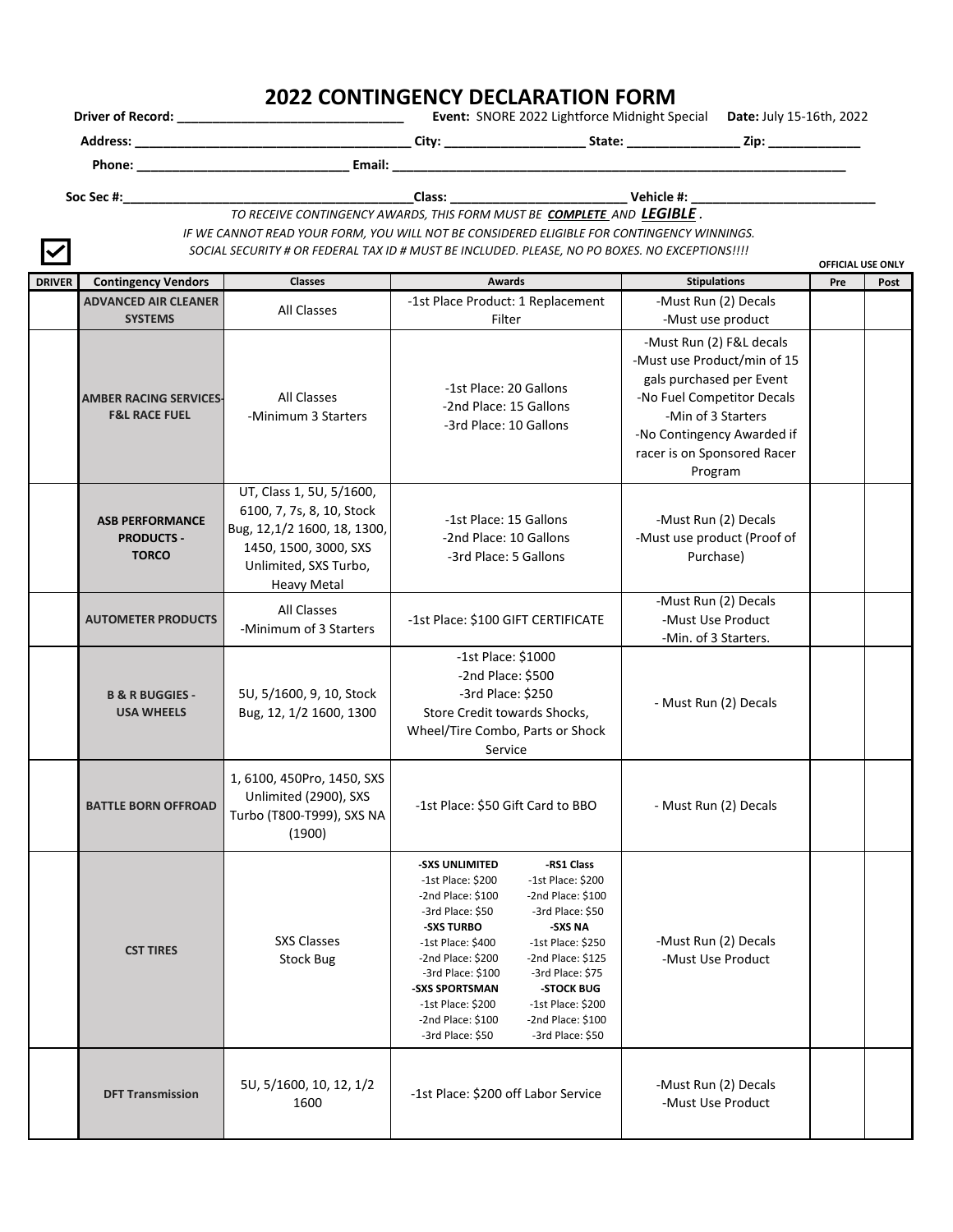| <b>DRIVER</b> | <b>Contingency Vendors</b>                                | <b>Classes</b>                                                          | <b>Awards</b>                                                                                                                                               | <b>Stipulations</b>                                                                                                                                                                                                                                                                                                                             | Pre | Post |
|---------------|-----------------------------------------------------------|-------------------------------------------------------------------------|-------------------------------------------------------------------------------------------------------------------------------------------------------------|-------------------------------------------------------------------------------------------------------------------------------------------------------------------------------------------------------------------------------------------------------------------------------------------------------------------------------------------------|-----|------|
|               | <b>FODDRILL MOTORSPORTS</b>                               | All Classes                                                             | -1st Place: \$100 Gift Certificate for A<br>set of Trailing Arms or Spindles<br>-2nd Place: \$50 Gift Certificate for A<br>set of Trailing Arms or Spindles | -Must Run (2) Decals                                                                                                                                                                                                                                                                                                                            |     |      |
|               | <b>FOSTER FAB and</b><br><b>SYNTHETICS</b>                | <b>SXS Turbo (T800-T999), SXS</b><br>NA (1900), SXS Sportsman<br>(3900) | -1st Place: Oil Change Kit                                                                                                                                  | -Must Run (2) Decals                                                                                                                                                                                                                                                                                                                            |     |      |
|               | <b>HOWE PERFORMANCE</b>                                   | <b>All Classes</b>                                                      | -1st PLACE: \$100 off Credit applied to<br><b>LABOR FEES ONLY</b>                                                                                           | -Must Run (2) Decals<br>-Must Use Product                                                                                                                                                                                                                                                                                                       |     |      |
|               | <b>KARTEK OFF-ROAD</b>                                    | <b>All Classes</b><br>-Minimum of 5 Starters                            | - 1st Place: \$100 Kartek Cash                                                                                                                              | -5 or more starters<br>-Must Run (2) Decals                                                                                                                                                                                                                                                                                                     |     |      |
|               | <b>KING SHOCKS</b>                                        | All Classes<br>-Minimum of 3 Starters                                   | -1st Place: \$300 Product                                                                                                                                   | -Must Run (2) Decals<br>-Must Use Product<br>-Min. of 3 Starters.                                                                                                                                                                                                                                                                               |     |      |
|               | <b>LIGHTFORCE</b>                                         | All Classes                                                             | -1st Place: \$500 Product<br>-2nd Place: \$250 Product<br>-3rd Place: \$100 Product                                                                         | -Must Run (2) Decals                                                                                                                                                                                                                                                                                                                            |     |      |
|               | <b>MCKENZIES</b><br><b>PERFORMANCE</b><br><b>PRODUCTS</b> | UT, 1, 5, 5/1600, 6100, 9,<br>10, 11, 12, 1/2 1600, 1450                | -1st Place: \$100 Voucher/MCK Cash<br>-2nd Place: \$50 Voucher/MCK Cash<br>-3rd Place: \$25 Voucher/MCK Cash                                                | -Must Run (2) McKenzies<br>Decals                                                                                                                                                                                                                                                                                                               |     |      |
|               | MOBELWAGEN/<br><b>RACELINE WHEELS</b>                     | <b>Stock Bug</b><br>-Minimum of 5 Starters                              | -1st Place: \$500<br>-2nd Place: \$250<br>-3rd Place: \$150<br>Awards given in Mobelwagen Dollars<br>for Product at MSRP Value                              | -Must Run (2) 12" Decals<br>-Must use Mobelwagen Wheels<br>exclusively<br>-Minimum of 5 or More<br><b>Starters</b><br>-Must start and finish with<br>Mobelwagen MWR430 wheels<br>on all positions<br>- Must claim award within 30<br>days<br>- Must register with<br>Mobelwagen Wheels<br>- Social Media tags required for<br>posts @mobelwagen |     |      |
|               | <b>NEFARIOUS KUSTOMS</b>                                  | 5/1600, 9, 1/2 1600                                                     | -Last Place: \$250 Off Labor of Shock<br><b>Rebuilds</b>                                                                                                    | -Must Run (2) Decals                                                                                                                                                                                                                                                                                                                            |     |      |
|               | <b>OFFROAD VIXENS</b>                                     | All Classes<br>-Female Racers                                           | -1st Place: Female Racer \$65 Store<br>Credit                                                                                                               | -Must Run (2) Decals                                                                                                                                                                                                                                                                                                                            |     |      |
|               | <b>OPTIMA BATTERIES</b>                                   | All Classes<br>-Minimum of 3 Starters                                   | -1st Place: \$100 GIFT CERTIFICATE                                                                                                                          | -Must Run (2) Decals<br>-Must Use Product                                                                                                                                                                                                                                                                                                       |     |      |
|               | <b>PARKER PUMPER HELMET</b><br><b>CO</b>                  | All Classes                                                             | -1st Place: \$50 Gift Certificate                                                                                                                           | -Must Run (2) Decals<br>-Must Use Product                                                                                                                                                                                                                                                                                                       |     |      |
|               | <b>PATRICKS SIGNS</b>                                     | All Classes<br>-Minimum of 5 Starters                                   | -1st Place: \$100 CASH                                                                                                                                      | -Must Run (2) Decals<br>-Minimum of 5 or more<br><b>Starters</b>                                                                                                                                                                                                                                                                                |     |      |
|               | PCI RACE RADIOS                                           | All Classes                                                             | -1st Place: \$50 PCI Bucks                                                                                                                                  | -Must Run (2) Decals<br>-No Competitor Decals                                                                                                                                                                                                                                                                                                   |     |      |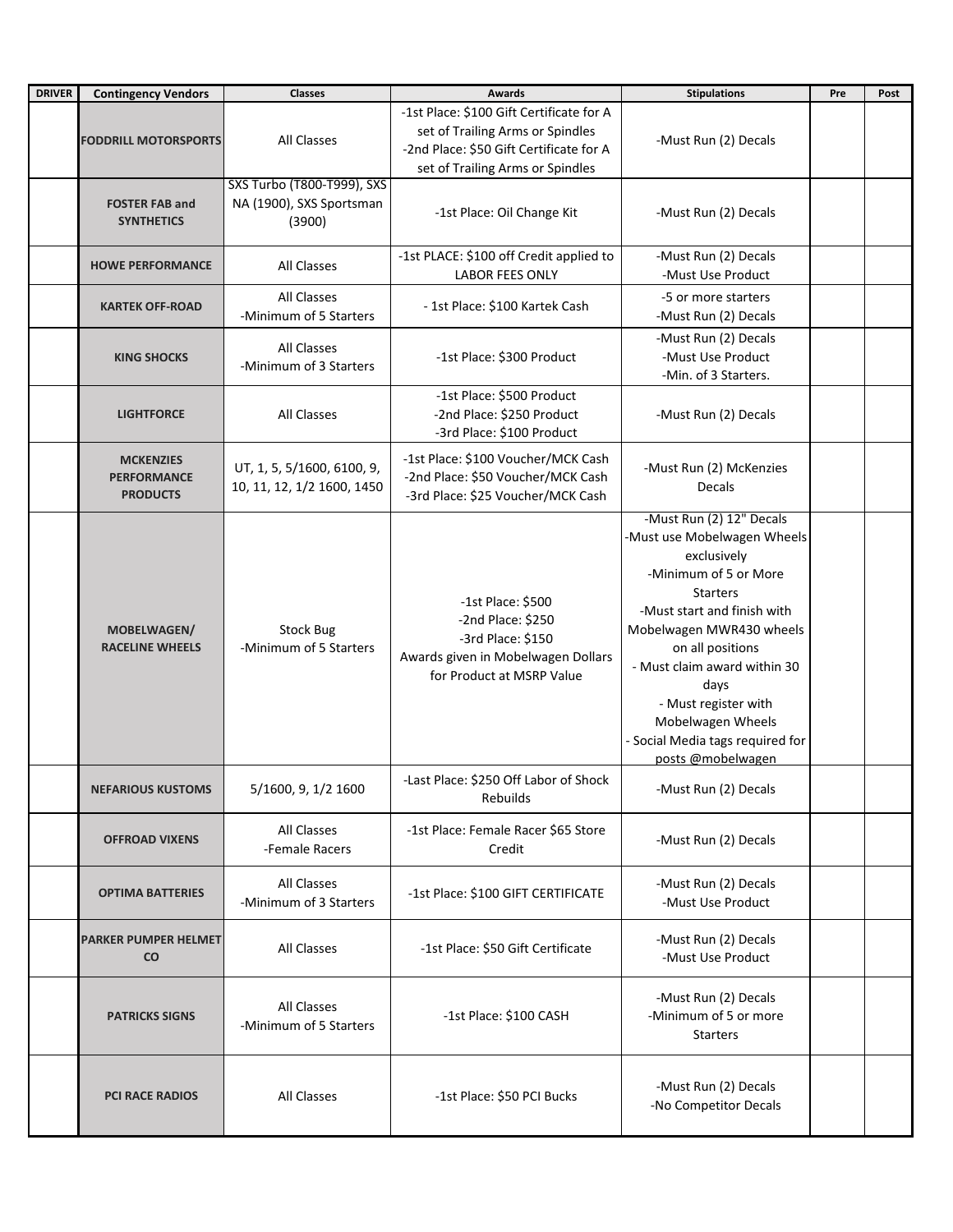| <b>DRIVER</b> | <b>Contingency Vendors</b>          | Classes                                                        | <b>Awards</b>                                                              | <b>Stipulations</b>                | Pre | Post |
|---------------|-------------------------------------|----------------------------------------------------------------|----------------------------------------------------------------------------|------------------------------------|-----|------|
|               |                                     |                                                                |                                                                            | -Must Run (2) Decals               |     |      |
|               |                                     |                                                                |                                                                            | -Must Use Rugged Products          |     |      |
|               |                                     |                                                                |                                                                            | -No Competitor Decals              |     |      |
|               |                                     | <b>All Classes</b>                                             | -1st Place: \$250 Store Credit                                             | -Must register with Rugged         |     |      |
|               | <b>RUGGED RADIOS</b>                | -Minimum of 5 Starters                                         | -2nd Place: \$150 Store Credit                                             | -Must file claim online within     |     |      |
|               |                                     |                                                                | -3rd Place: \$50 Store Credit                                              | 30 days                            |     |      |
|               |                                     |                                                                |                                                                            | -Minimum of 5 or More              |     |      |
|               |                                     |                                                                |                                                                            |                                    |     |      |
|               | <b>SIGNPROS CUSTOM</b>              |                                                                |                                                                            | <b>Starters</b>                    |     |      |
|               | <b>LETTERING</b>                    | All Classes                                                    | -1st Place: \$50 in Product                                                | -Must Run (2) Decals               |     |      |
|               | <b>SNORE</b>                        | <b>REQUIRED</b>                                                | <b>REQUIRED</b>                                                            | -Must Run (2) Decals to collect    |     |      |
|               |                                     |                                                                |                                                                            | <b>ANY winnings</b>                |     |      |
|               |                                     |                                                                | <b>UTV Classes</b>                                                         |                                    |     |      |
|               |                                     |                                                                | -1st Place: \$100 CASH                                                     | -Must Run (2) 8" SUNOCO            |     |      |
|               |                                     |                                                                | -2nd Place: \$75 CASH                                                      | decals                             |     |      |
|               | <b>SUNOCO RACE FUELS</b>            | <b>All Classes</b>                                             | -3rd Place: \$50 CASH<br><b>All Other Classes</b>                          | -Must use Product                  |     |      |
|               |                                     |                                                                | -1st Place: \$250 CASH                                                     | -No Fuel Competitor Decals         |     |      |
|               |                                     |                                                                | -2nd Place: \$125 CASH                                                     | -Pro-rated if less than 4 Starters |     |      |
|               |                                     |                                                                | -3rd Place: \$100 CASH                                                     |                                    |     |      |
|               |                                     |                                                                | -1st Place: \$250 in Product                                               |                                    |     |      |
|               | <b>TORCO RACE FUEL</b>              | <b>All Classes</b>                                             | -2nd Place: \$150 in Product                                               | -Must Run (2) Decals               |     |      |
|               |                                     |                                                                | -3rd Place: \$100 in Product                                               |                                    |     |      |
|               | <b>TRANSAXLE</b>                    |                                                                | -1st Place: \$200 OFF Labor/Service of                                     |                                    |     |      |
|               | <b>ENGINEERING INC</b>              | All Classes                                                    | Transaxle or MAG                                                           | -Must Run (2) Decals               |     |      |
|               |                                     | 5U, 5/1600, 10, 12, 1/2                                        |                                                                            |                                    |     |      |
|               | US WHEEL POLISHING INC              | 1600                                                           | -1st Place: \$100 Off Labor or Polishing                                   | -None                              |     |      |
|               | <b>VISION X</b>                     | All Classes<br>-Minimum of 3 Starters                          |                                                                            | -Must Run (2) Decals               |     |      |
|               |                                     |                                                                | -1st Place \$500                                                           | -Must Use Product                  |     |      |
|               |                                     |                                                                | -2nd Place: \$400                                                          | -Minimum of 3 or More              |     |      |
|               |                                     |                                                                | -3rd Place: \$300                                                          | <b>Starters</b>                    |     |      |
|               |                                     |                                                                |                                                                            |                                    |     |      |
|               | <b>WEDDLE INDUSTRIES</b>            | UT, 1, 5U, 5/1600, 9, 10,<br>Stock Bug, 12, 1/12 1600,<br>3000 | -1st Place: \$150 Gift Certificate +<br>Shirt/Hat                          | -Must Run (2) Decals               |     |      |
|               |                                     |                                                                |                                                                            | -Must Use Product                  |     |      |
|               |                                     |                                                                |                                                                            | -Minimum of 5 or more              |     |      |
|               |                                     |                                                                |                                                                            | <b>Starters</b>                    |     |      |
|               |                                     |                                                                |                                                                            | -Must Submit Contingency           |     |      |
|               |                                     |                                                                |                                                                            | Form to Weddle                     |     |      |
|               |                                     | UT, 1, 10, 1/2 1600,                                           |                                                                            | -Must Run (2) Decals               |     |      |
|               | <b>WIKS RACING ENGINES</b>          | 5/1600, 12, 6100, 5U Stock                                     | -1st Place: \$250 Towards Labor                                            | -Must Use Product                  |     |      |
|               |                                     |                                                                |                                                                            | -Must Run (2) 24" Decals           |     |      |
|               | YOKOHAMA TIRE<br><b>CORPORATION</b> | All Classes<br>-Minimum of 5 Starters                          | -1st Place: \$500 CASH<br>-2nd Place: \$300 CASH<br>-3rd Place: \$250 CASH | -5 or More in Starters             |     |      |
|               |                                     |                                                                |                                                                            | -Must submit Yokohama form         |     |      |
|               |                                     |                                                                |                                                                            | in 30 days                         |     |      |
|               |                                     |                                                                |                                                                            |                                    |     |      |
|               |                                     |                                                                |                                                                            | -Proof of Purchase of Tires        |     |      |
|               |                                     |                                                                |                                                                            | reauired.                          |     |      |
|               |                                     |                                                                |                                                                            | -Must start and finish on          |     |      |
|               |                                     |                                                                |                                                                            | Yokohama Tires, including          |     |      |
|               |                                     |                                                                |                                                                            | spares.                            |     |      |
|               |                                     |                                                                |                                                                            |                                    |     |      |
|               |                                     |                                                                |                                                                            |                                    |     |      |
|               |                                     |                                                                |                                                                            |                                    |     |      |
|               |                                     |                                                                |                                                                            |                                    |     |      |

## **\*PLEASE SIGN BACK OF FORM\***